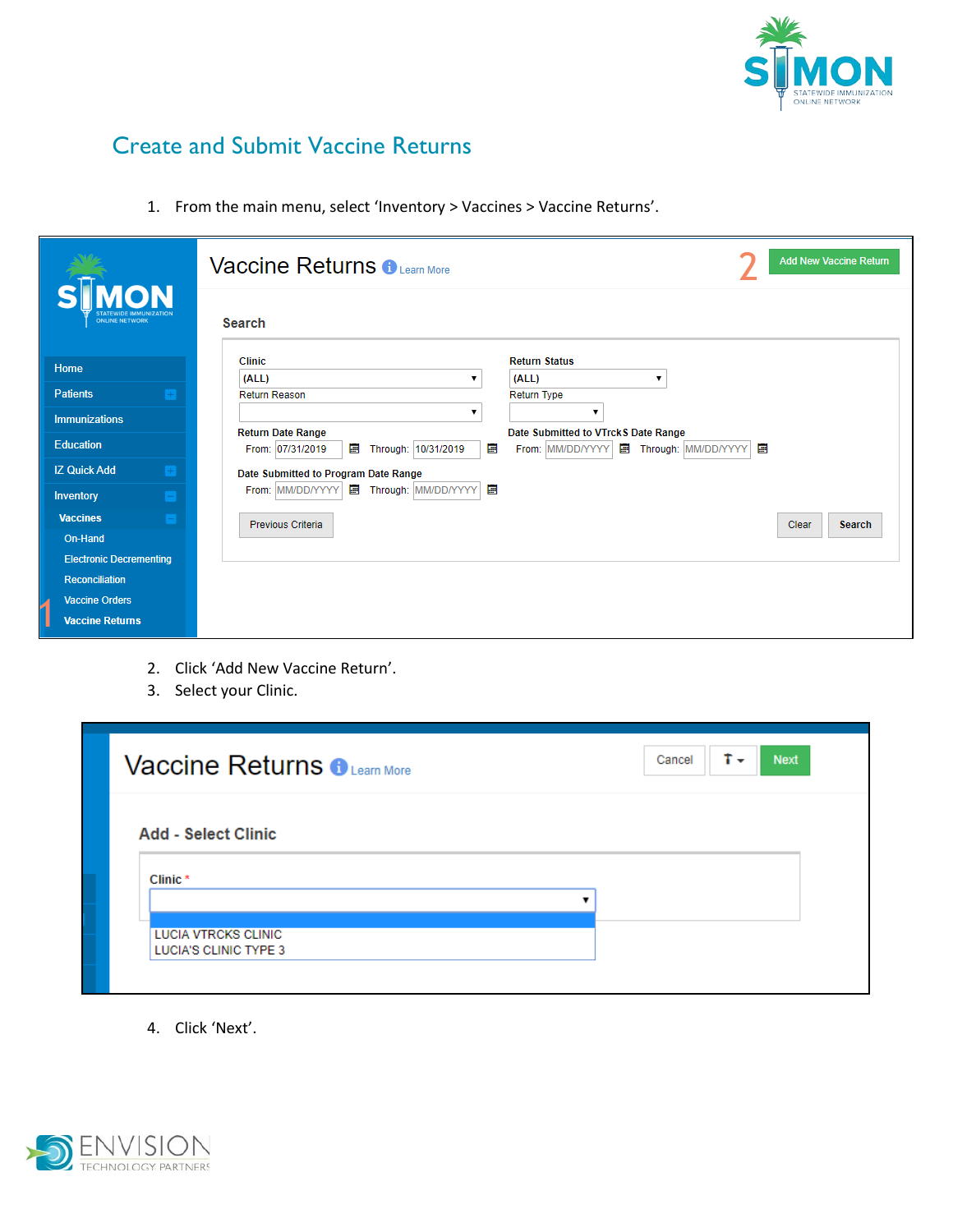

- 5. Review the clinic information to confirm the primary shipping contact and shipping address are correct.
- 6. Confirm the delivery hours are correct.
- 7. If information is NOT correct, the clinic should submit change request in Clinic Tools > Clinic Information.
- 8. Click the check box at the bottom of the screen confirming the information is correct.
- 9. Click 'Next'.

|                                                                                         |                                        |    |                                                                   | Add Vaccine Return Creation Process <b>O</b>                                             |  |  |  |  |
|-----------------------------------------------------------------------------------------|----------------------------------------|----|-------------------------------------------------------------------|------------------------------------------------------------------------------------------|--|--|--|--|
| Add                                                                                     |                                        |    |                                                                   |                                                                                          |  |  |  |  |
| <b>Clinic:LUCIA VTRCKS CLINIC</b>                                                       |                                        |    |                                                                   |                                                                                          |  |  |  |  |
| <b>Primary Shipping Contact</b>                                                         |                                        |    |                                                                   |                                                                                          |  |  |  |  |
| Name:<br>Phone: 303-999-9999x54321<br>Fax:<br>Email:                                    | <b>JOEY ROBERTS</b><br>JOEY@CLINIC.ORG |    |                                                                   |                                                                                          |  |  |  |  |
| <b>Shipping Address</b>                                                                 |                                        |    |                                                                   |                                                                                          |  |  |  |  |
| 7935 E PRENTICE AVE<br><b>UNIT 305-W</b><br>MANGILAO, GU 96923                          |                                        |    |                                                                   |                                                                                          |  |  |  |  |
| <b>Delivery Information</b>                                                             |                                        |    |                                                                   |                                                                                          |  |  |  |  |
|                                                                                         |                                        |    |                                                                   | <b>Delivery Time 1 Delivery Time 2</b>                                                   |  |  |  |  |
| Monday<br>Tuesday<br>Wednesday08:00 12:00 13:00<br>Thursday 08:00 12:00 13:00<br>Friday | <b>From</b><br>08:00 12:00 13:00       | To | <b>From</b><br>08:00 12:00 13:00 17:00<br>08:00 12:00 13:00 17:00 | To<br>17:00<br>17:00<br>17:00                                                            |  |  |  |  |
| Saturday<br>Sunday                                                                      |                                        |    |                                                                   | Special Instructions: NO SPECIAL INSTRUCTIONS                                            |  |  |  |  |
|                                                                                         |                                        |    |                                                                   | I have reviewed the above shipping information and I certify the information is correct. |  |  |  |  |